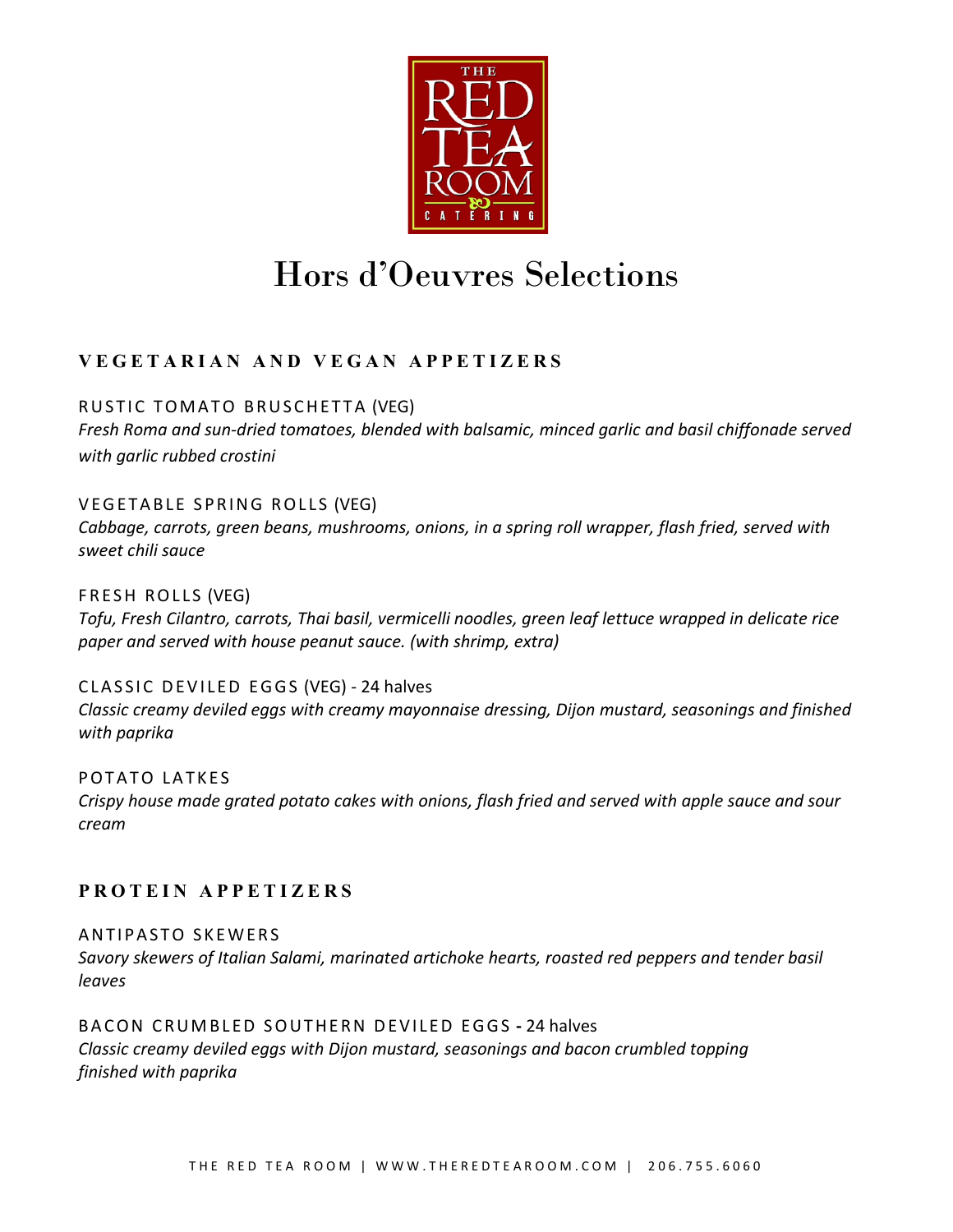#### CHICKEN SALAD AMUSETTES

*Savory oven roasted chicken blended with dressing and herbs into a creamy chicken salad served atop a crispy spoon shaped tart shell*

B AKED BRIE AND BACON JAM PHYLLO CUPS *Crispy Applewood smoked bacon with Apricot jam baked with brie cheese in a crispy phyllo cup finished with fresh thyme*

BEEF & FIG CROSTINI *Premium roast beef, fig jam, Brie Cheese and basil chiffonade topped on garlic rubbed crostini*

BEEF BITE ROLLS **-** 2 per skewer

*Marinated flank steak strips with light horseradish, and herb cream cheese, rolled with bell pepper strips, Arugula leaves and scallions*

PINEAPPLE COCKTAIL MEATBALLS *Tender beef and pork meatballs in a tangy pineapple glaze accented with pineapple chunks*

#### MARINARA MEATBALLS

*Beef and pork meatballs made with two types of Italian cheeses, garlic, and special blend of Italian seasonings served with Marinara Romano cheese sauce*

ITALIAN ROASTED WINGS *Classic blend of fresh herbs and spices combined for distinctive Italian seasoned wings*

BEEF EMPANADAS *Meat picadillo filling of beef, onions, golden raisin, olives, peppers with spices wrapped in a delicate crispy outer shell and flash fried*

#### BARBECUE CHICKEN BITES

*Solid breast chicken meat marinated in special savory BBQ flavors, lightly dusted in seasoned wheat flour and finished with tangy barbecue sauce served in a bamboo cup with pineapple chunks, celery and red pepper strips*

BUFFALO STYLE HOT WINGS *Fried wings tossed in Hot Sauce and served with celery sticks and bleu cheese or ranch dressing*

PORK GYOZAS

*Crowd favorite of pork and vegetable dumplings lightly pan fried and served with house soy dipping sauce*

**SEAFOOD APPETIZERS**

#### CUCUMBER SALMON CUPS

*Refreshing crunchy cucumber slices, smoked salmon, herb cream cheese and dill sprigs*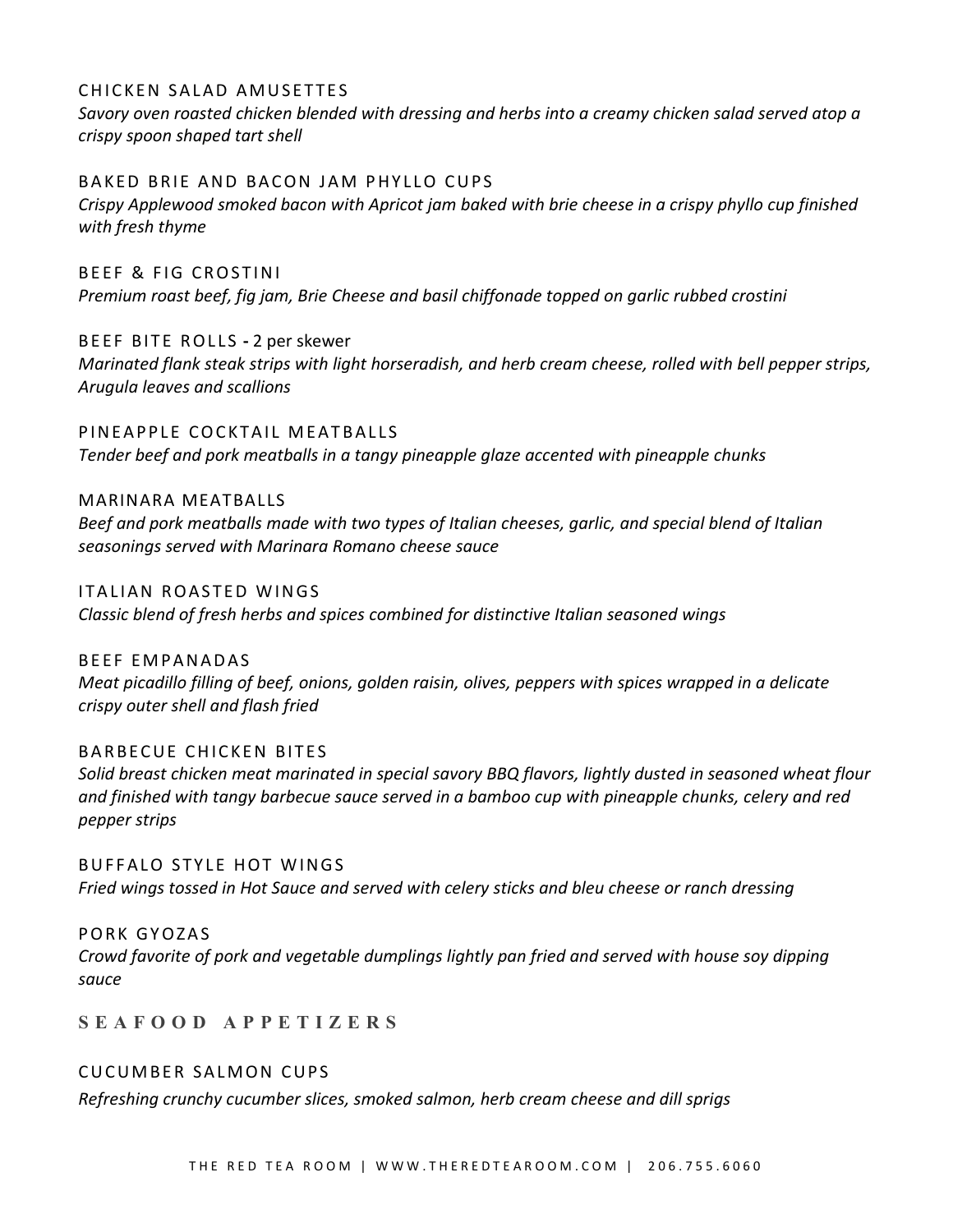## SALMON MOUSSE BOUCHEE

*Creamy salmon mousse topped on delicate puff pastry crown finished with capers*

BACON WRAPPED PRAWNS *Large prawns wrapped in hickory smoked bacon*

BACON WRAPPED SCALLOPS *Sea scallops wrapped in hickory smoked bacon*

COCONUT PRAWNS *Large prawns, rolled in panko and coconut, flash fried and served with sweet chili sauce* 

MARGARITA PRAWNS *Large prawns marinated in Lime juice, tequila, cilantro, garlic, cayenne pepper and grilled with seasonings*

# MISO GLAZED PRAWNS

*Prawns tossed with miso, lime juice, ginger, garlic, brown sugar, grilled and served with sambal mayonnaise*

MORROCCAN CHERMOULA PRAWNS

*Prawns with onions, garlic, coriander, parsley, cumin, paprika and turmeric grilled and served with lemon wedges and tzatziki*

MARYLAND CRAB CAKES BITES *Mini crab cakes prepared with seasonings and served with lemon aioli*

CRAB CAKES *Lump crab meat hand formed, pan seared, and served with lemon aioli*

CRAB RANGOON *Crab and lightly spiced cream cheese wrapped in a crispy wonton wrap served with sweet chili sauce*

SMOKED SALMON CANAPE *Smoked salmon strip rosettes over crisp bread layered with cream cheese and finished with fresh dill sprigs* 

SMOKED SALMON LATKE *Crispy house made dill potato cake topped with smoked salmon, capers, sour cream and fresh dill*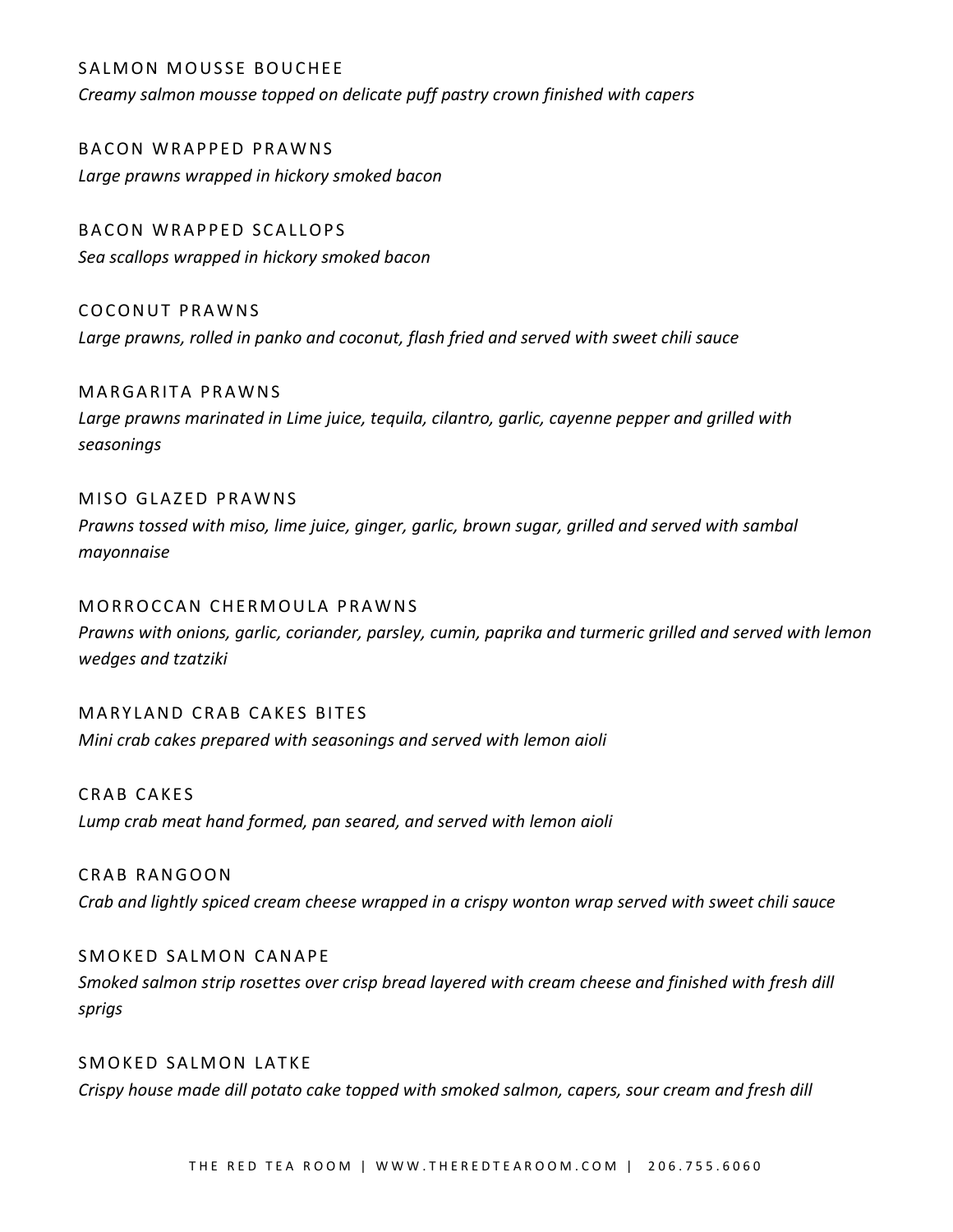SIGNATURE SHRIMP AND MANGO SHOOTER CUPS - minimum 2 dozen *Succulent shrimp, diced mangos, red onions, fresh cilantro, drizzled with citrus juices over a bed of lettuce*

SHRIMP COCKTAIL SHOOTER CUPS - minimum 2 dozen *Succulent seasoned shrimp served in individual shooter cups with classic cocktail sauce and lemon wedge*

# **SKEWERS**

### SEASONAL FRUIT KABOBS (VEG)

*Skewers of colorful fresh fruit, seasonal selections may include watermelon, pineapple, grapes, strawberries, cantaloupe and kiwi*

WATERMELON, FETA, AND MINT MINI SKEWERS *Fresh cubed watermelon with Feta cheese and fresh mint leaves on a bamboo skewer*

CAPRESE SKEWER (VEG) *Fresh mozzarella, tender basil leaves and juicy tomatoes on a bamboo skewer, drizzled with balsamic reduction*

MELON PROSCIUTTO AND CHEESE SKEWERS (VEG) *Cantaloupe balls, prosciutto slices, fresh basil and soft mozzarella cheese*

ANTIPASTO SKEWER *Genoa salami, marinated artichoke, roasted red pepper, sun dried tomato and fresh basil leaf on a wooden skewer*

CAJUN CHICKEN SKEWERS *Blackened chicken breast skewers with Cajun rubbed spices served with cilantro lime sauce*

CHICKEN SOUVLAKI SKEWER *Fresh grilled chicken breast seasoned with lemon, olive oil and Mediterranean herbs served with tzatziki*

COCONUT CHICKEN SKEWERS *Marinated chicken breast strips in soy marinade, skewered and rolled in coconut flakes, baked and served with sweet chili sauce*

CHICKEN SATAY SKEWERS *Tender Chicken Satay skewers grilled and served with house peanut sauce and cucumber salad*

HOISIN LIME CHICKEN SKEWERS *Tender chicken marinated with hoisin and fresh lime and seasonings, skewered and grilled*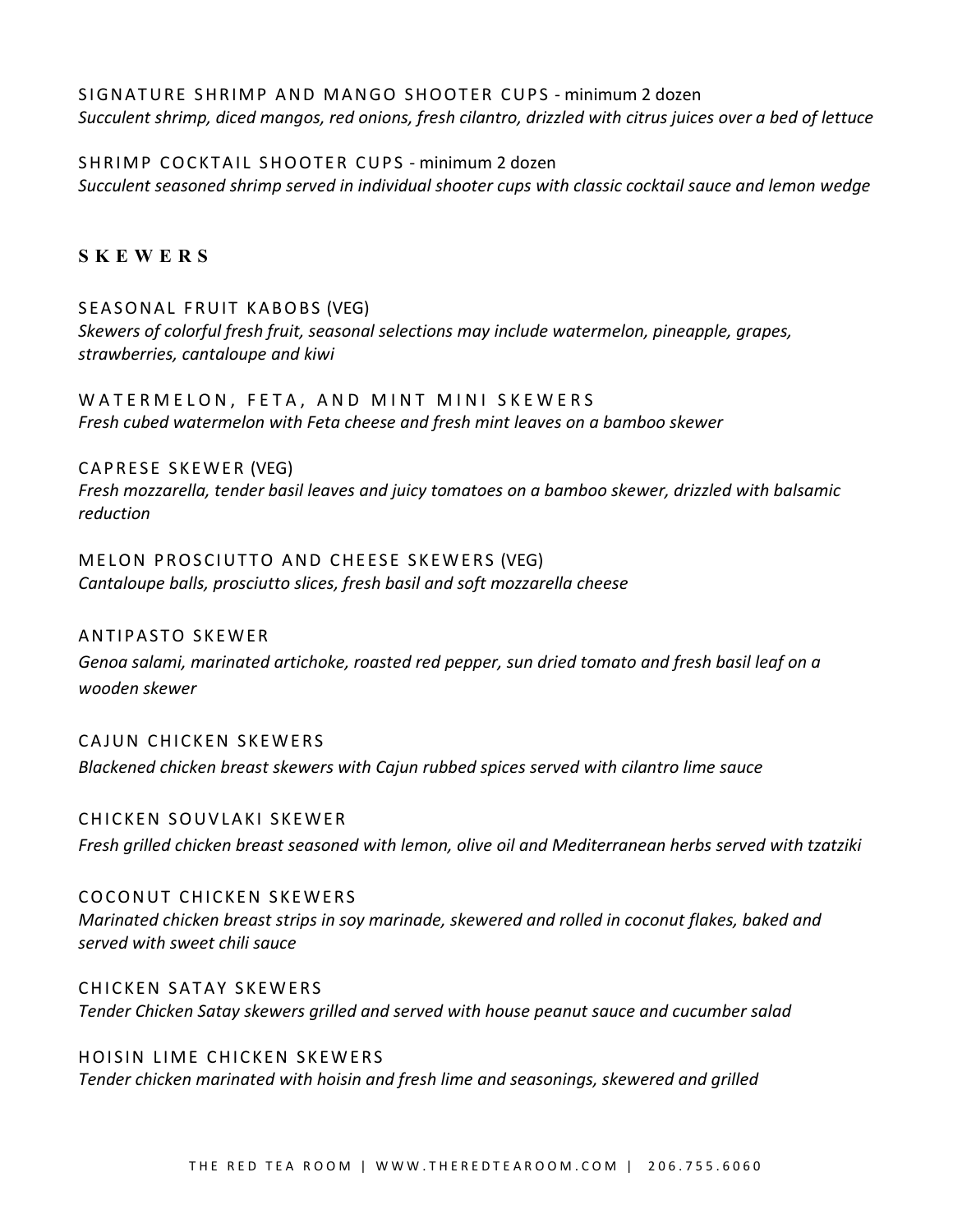#### JERK CHICKEN SKEWERS

*Chicken breast rubbed with Cajun seasonings, cinnamon, brown sugar and grilled, served with mango salsa or creamy cucumber dipping sauce*

KALBI BEEF SKEWERS **-** minimum 3 dozen *Skewered and Grilled boneless beef short ribs in sweetened soy and garlic marinade*

NORTHWEST SALMON SKEWERS **-** minimum 3 dozen *Fresh wild salmon with house rub and maple syrup glaze, served on a bamboo skewer*

PARMESAN CRUSTED SALMON SKEWERS **-** minimum 3 dozen *Baked Atlantic salmon skewers finished with a rich and creamy citrus parmesan topping*

TOFU SKEWERS (VEG) *Marinated tofu in soy and seasonings, grilled and skewered* 

VEGETABLE SKEWERS *Assorted garden vegetables marinated in olive oil, seasonings, grilled and drizzled with balsamic vinegar*

# **SLIDERS AND SANDWICH E S**

BBQ PORK SLIDERS **-** minimum 3 dozen *Tender slow-cooked pork tossed with house BBQ sauce and served with sweet and tangy coleslaw on a brioche bun*

CLASSIC AMERICAN SLIDERS - minimum 3 dozen *Mini Angus beef patty served with Tillamook cheddar cheese, lettuce, tomato, ketchup and a sweet pickle on a brioche bun*

CHICKEN SLIDERS WITH SPICY MAYO SLAW - minimum 3 dozen *Chicken breast fillet with red onions, cabbage, dressing and Louisiana style hot pepper sauce served on a brioche bun*

BBQ BACON BLEU SLIDERS - minimum 3 dozen *Mini angus beef patty with thick cut pepper bacon, bleu cheese and barbecue sauce served on a brioche bun*

## **PLATTERS , DISPLAYS AND STATIO N S**

SOUTHWESTERN BEAN SALSA *with* CHIPS - serves 20-25 *Perfect blend of corn, black beans, red onions and cilantro makes this a seasonal favorite salsa served with tortilla chips*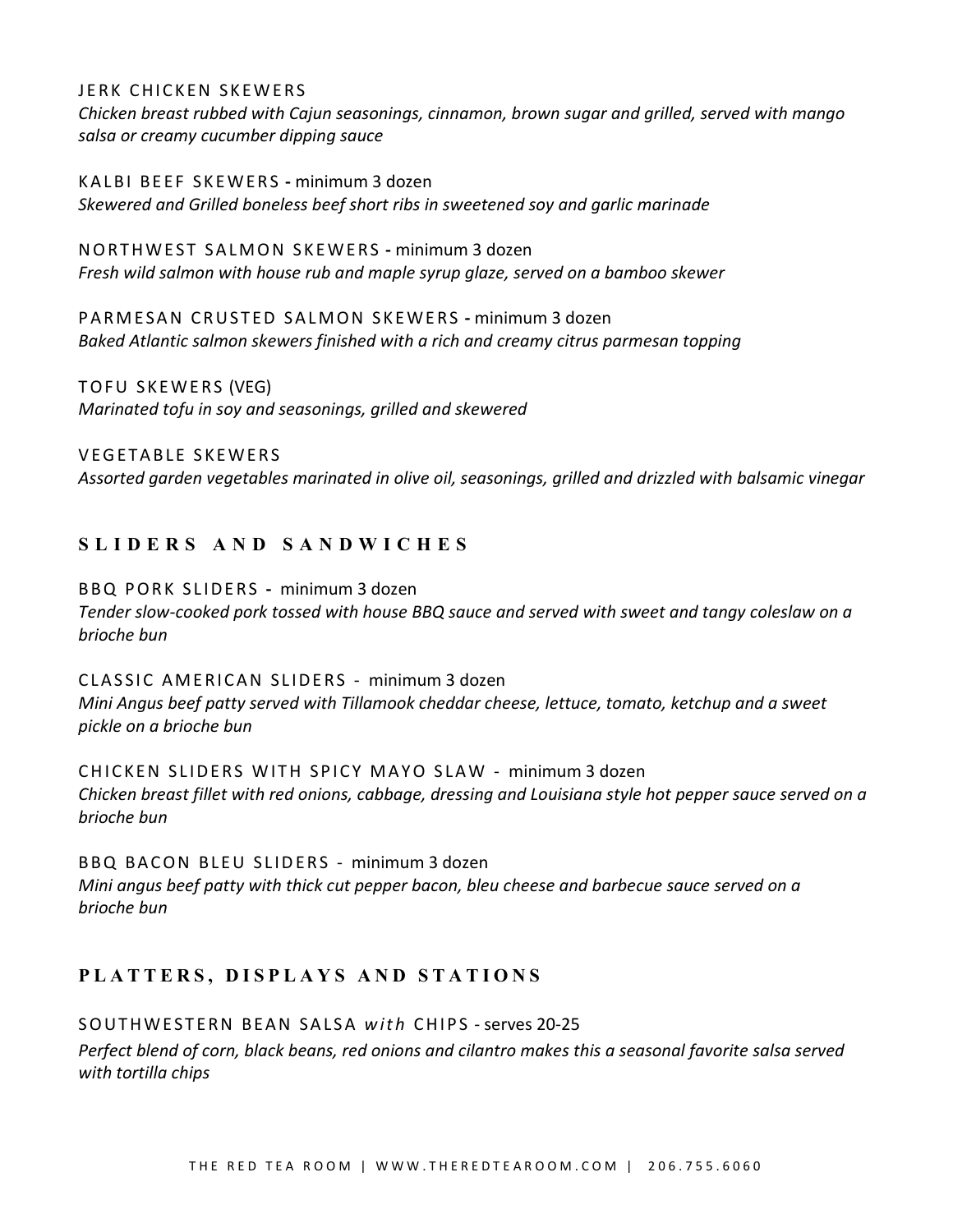FRESH FRUIT PLATTER (Small - serves 20-25 / Medium - serves 25-30 / Large - serves 35-40). *Beautiful displays of assorted melons, grapes, berries and citrus* 

CRUDITE & HERB DIP PLATTER - (Small - serves 12-15 / Medium - serves 20-25 / Large - serves 35-40) *Crisp and fresh vegetables displayed beautifully served with house creamy herb dip and ranch dip* 

OLIVE AND ONION FOCACCIA BREAD *with* DIPPING OIL *Fluffy and tender Artisan Focaccia Bread topped with olives, onions and Rosemary served with Olive oil, and balsamic vinegar for dipping*

ARTISAN BREADS *and* SPECIALTY DIPPING OILS *Artisan breads (Pugliese, Olive Ciabatta, Focaccia) with specialty dipping oils Choose 3 (olive oil and balsamic, Basil Olive, Mango Pulp, Raspberry, Pomegranate, Edelflower, Cherry Almond)*

HUMMUS & OLIVE TAPENADE, PITA BREAD *Classic hummus and savory olive tapenade served with pita bread slices*

FINE CHEESE PLATTER – Small: (Serves 20 – 30 people) ; Large: (Serves 40 – 50 people) *Domestic and imported fine cheeses displayed with dried fruit, sliced baguettes and gourmet crackers*

OLIVE TAPENADE (VEG)

*Black and green olives diced with capers, olive oil, served with sliced baguettes and gourmet crackers*

CHARCUTERIE BOARD - Small: (Serves 20 – 30 people) ; Large: (Serves 40 – 50 people) *Creative assortment of cured meats may include: genoa salami, serrano ham, prosciutto, various artisan salamis served alongside dried fruits and figs*

CHEESE & SALAMI PLATTER - Small: (Serves  $20 - 30$  people) ; Large: (Serves  $40 - 50$  people) *Striking presentation of assorted hard & soft cheeses, with artisan salamis served with gourmet crackers and grapes*

MEXICAN LAYERED DIP

*Individual cups layered with black beans, cheddar cheese, tomatoes, sour cream, guacamole, olives and green onions served with tortilla chips*

SPINACH DIP (serves 20-25)

*Flavorful creamy spinach dip with scallions, water chestnuts and seasonings displayed in round Sourdough, served with French baguette slices*

WARM AND CREAMY BACON CHEESE DIP (serves 20-25)

*Served warm, this creamy dip combines creamy cheese, bacon, additional cheese blends, onions, minced jalapenos and seasonings for a most delicious dip served with tortilla chips*